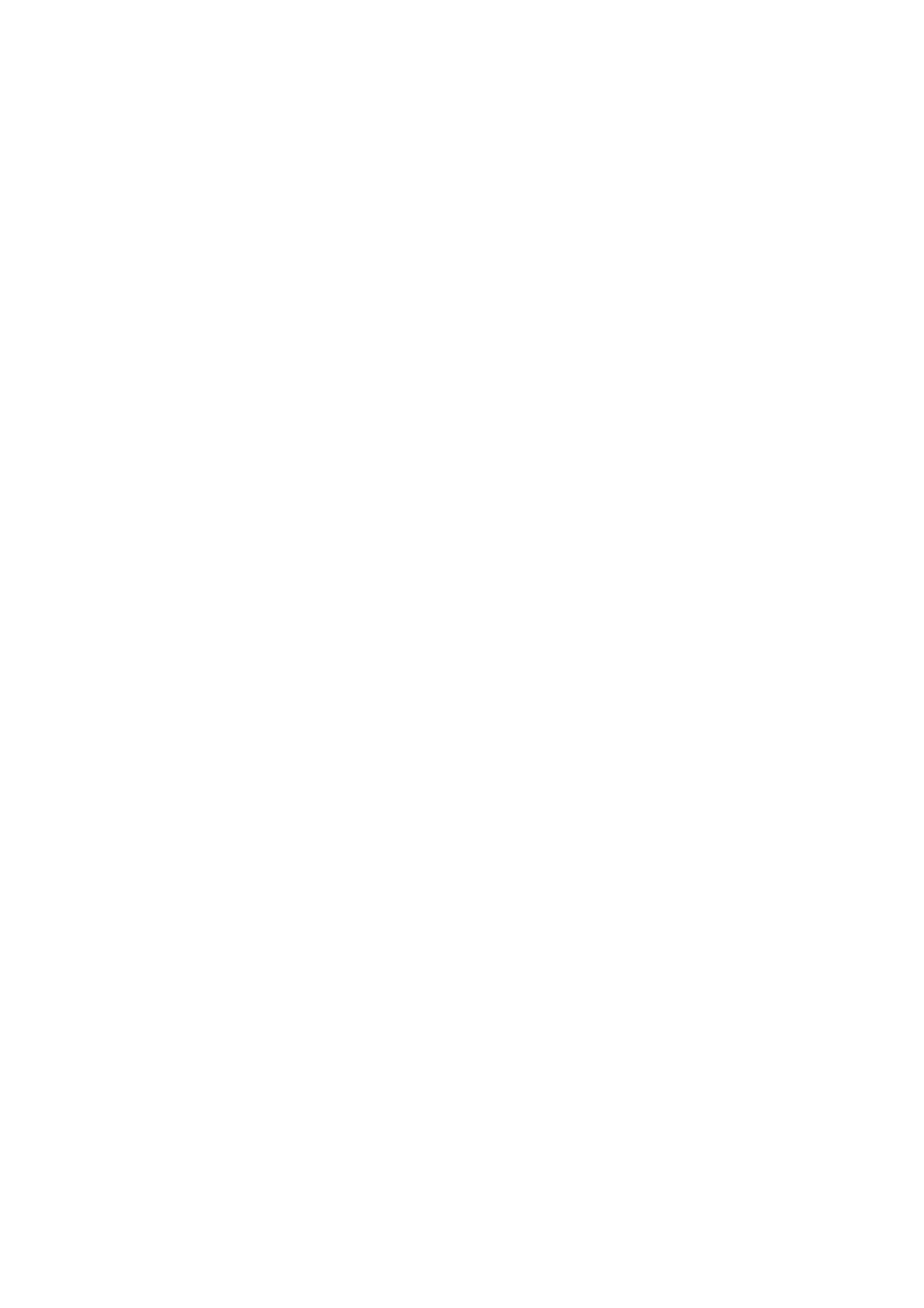# **1. The Public Interest Advocacy Centre**

The Public Interest Advocacy Centre (PIAC) is an independent, non-profit law and policy organisation. PIAC works for a fair, just and democratic society, empowering citizens, consumers and communities by taking strategic action on public interest issues.

PIAC identifies public interest issues and, where possible and appropriate, works co-operatively with other organisations to advocate for individuals and groups affected. PIAC seeks to:

- expose and redress unjust or unsafe practices, deficient laws or policies;
- promote accountable, transparent and responsive government;
- encourage, influence and inform public debate on issues affecting legal and democratic rights; and
- promote the development of law that reflects the public interest;
- develop and assist community organisations with a public interest focus to pursue the interests of the communities they represent;
- develop models to respond to unmet legal need; and
- maintain an effective and sustainable organisation.

Established in July 1982 as an initiative of the (then) Law Foundation of New South Wales, with support from the NSW Legal Aid Commission, PIAC was the first, and remains the only broadly based public interest legal centre in Australia. Financial support for PIAC comes primarily from the NSW Public Purpose Fund and the Commonwealth and State Community Legal Services Program. PIAC receives funding from the NSW Department of Trade and Investment, Regional Infrastructure and Services for its work on energy and water, and from Allens Arthur Robinson for its Indigenous Justice Program. PIAC also generates income from project and case grants, seminars, consultancy fees, donations and recovery of costs in legal actions.

# **2. Energy + Water Consumers' Advocacy Program (EWCAP)**

EWCAP was established at PIAC as the Utilities Consumers' Advocacy Program in 1998 with NSW Government funding. The aim of the Program is to develop policy and advocate in the interests of low-income and other residential consumers in the NSW energy and water markets. PIAC receives policy input to EWCAP from a community-based reference group the members of which include:

- Council of Social Service of NSW (NCOSS);
- Combined Pensioners and Superannuants Association of NSW;
- Park and Village Service;
- Ethnic Communities Council NSW;
- Rural and remote consumers;
- Physical Disability Council of NSW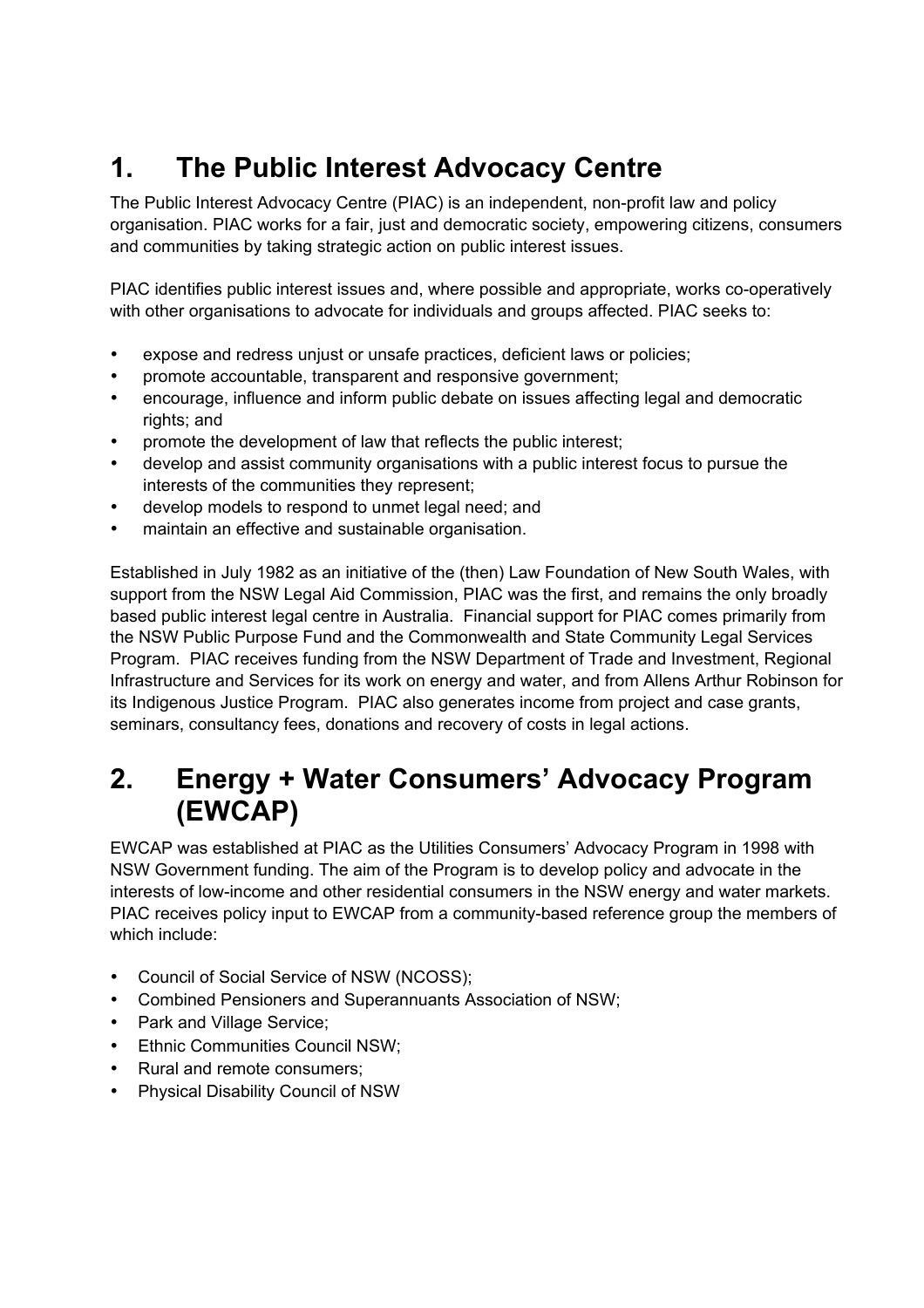# **3. Introduction**

PIAC welcomes the opportunity to comment on the Independent Pricing and Regulatory Tribunal of NSW (IPART) *Review of price structures for metropolitan water utilities* (the Review).

PIAC understands that IPART, as the price regulator for water and sewerage services for the NSW metropolitan water utilities of Sydney Water Corporation (Sydney Water), Hunter Water Corporation (Hunter Water), Gosford City Council and Wyong Shire Council, has some concerns about the equity of the current pricing structures of these service providers.

IPART is principally concerned that the price structures are currently not cost reflective, and this has contributed to inequitable cross subsidisation of services for some consumers by others.<sup>1</sup> IPART contends that this has led to some residents of multi-premise dwellings who access a common meter - such as units, flats, and townhouses - paying 40% to 50% of the water service charges paid by residents in freestanding houses. Further, other residents in multi-premise dwellings are also paying 100% of this charge if their home is individually metered.<sup>2</sup>

In seeking solutions to these inequities, IPART has developed four recommendations for amending the current price structures:

- 1. Do nothing and leave price structures as they are;
- 2. Charge all residential premises a common service charge;
- 3. Adjust the residential meter size and then charge all properties based on water meter size; or
- 4. Charge multi-premise dwellings a fixed percentage of the service charge for houses. $3$

PIAC offers in-principle support for IPART's pursuit of equity for NSW water consumers as part of this review. EWCAP advocates for all residential consumers in the NSW energy and water markets, particularly for low-income and vulnerable households. It is important that all NSW households have fair and equitable access to water as an essential service. No household should be subsidising access to this service for others simply due to inconsistencies in the price structures, where these inconsistencies have no rational or sound justification.

However, PIAC would like to note that the removal of pricing inconsistencies may not necessarily be consistent with the promotion of overall equity in water access and service for NSW consumers of the four utilities. As presented in IPART's consultation for the Review, there have been many catalysts and variables affecting the developments of the existing price structures across the four utilities over the past two decades. PIAC is concerned that the Review is seeking uniform equity for all NSW consumers by simplifying these existing structures, and, by doing so, may be overlooking the existing merits in the status quo.

PIAC also has concerns that IPART's proposed changes to the current pricing structures, to remove the identified inconsistencies, may adversely impact some consumers. PIAC is particularly concerned about changes that will result in increases to household water bills.

<sup>&</sup>lt;sup>1</sup> IPART, *Review of price structures for metropolitan water utilities* (2011) 1.

<sup>2</sup> Ibid.

<sup>3</sup> Ibid.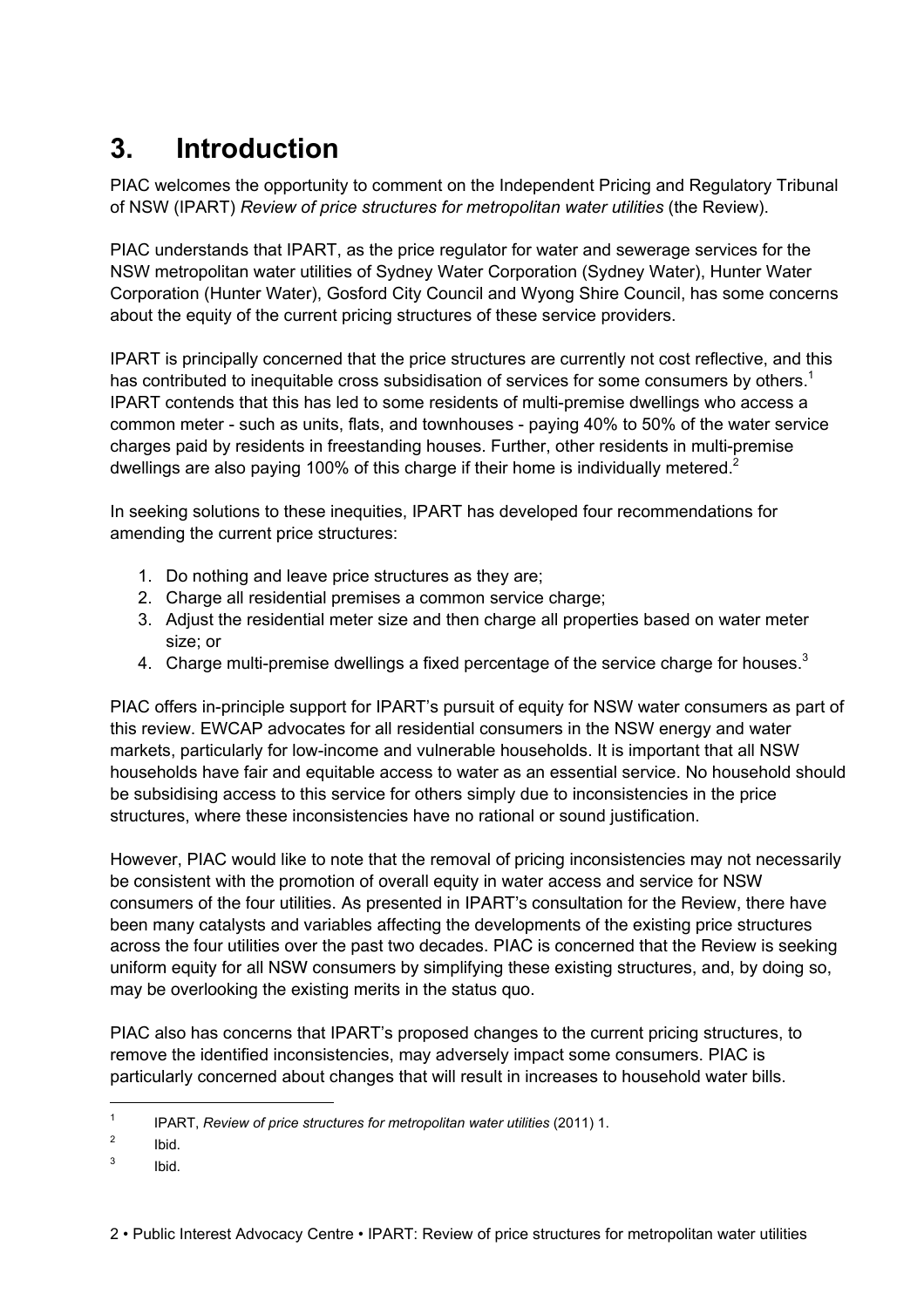It is acknowledged in the Review that the amendments to water price structures currently under consideration may lead to transitional difficulties for customers and utilities. These are likely to include increases in charges paid by some consumers, as well as increases in overall costs to all consumers through changes in administrative structures. 4

PIAC is concerned that not all consumers will be able to easily absorb these price rises through managing their household budgets, particularly as these price rises are being considered at a time of rising water and electricity prices.

Furthermore, as the Review highlights, the considered price increases will mainly affect residents in multi-premise dwellings who access a common meter.<sup>5</sup> Residential owners in these dwellings are bulk metered and have limited ability to offset rises in their billing through reduced consumption. PIAC is concerned that the short-term financial implications for these consumers has not been fully assessed in the Review process.

In order to understand the full scope of the potential negative impacts that may result from these amendments, PIAC recommends that a comprehensive cost-benefit analysis be included in the decision-making process. PIAC recommends that this analysis happen in close consultation with consumer representatives and advocacy bodies, particularly the Energy and Water Ombudsman of NSW (EWON) as well as PIAC.

Finally, PIAC encourages a review of the consistency of customer protections available to NSW consumers across all four utilities. In seeking equity across the charging structures, PIAC believes it is equally important to seek consistency and equity of access to rebates, payment vouchers and payment arrangements that will help consumers remain connected to this essential service.

 <sup>4</sup> Ibid.

<sup>5</sup> Ibid.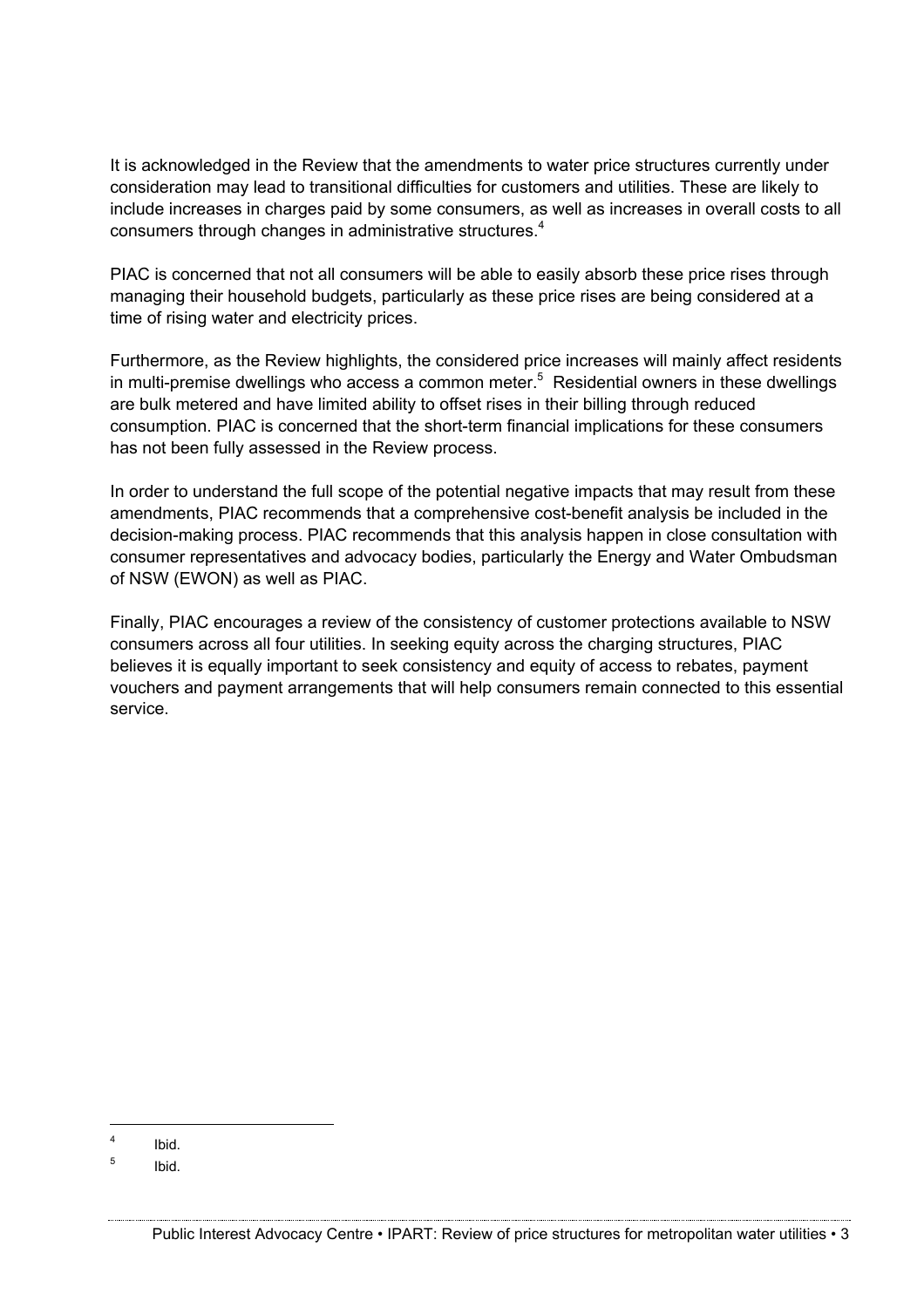# **4. Review process**

IPART first identified the need for this Review when conducting the previous price reviews of Sydney Water in 2007/8, and the Hunter Water, Gosford City Council and Wyong Shire Council price reviews in 2008/9. In each of these reviews, IPART found that elements in the price structures of the four utilities were creating inequities for their customer groups.<sup>6</sup>

At this time, IPART believed there was an insufficient evidence base to develop recommendations to address these inequities. IPART subsequently made plans to undertake additional work and analysis in order to build an evidence base for a formal review of the metropolitan water pricing structures, to be completed prior to the next price reviews of the four utilities.<sup>7</sup> The next price review for Sydney Water is currently underway, scheduled over 2011/12. The price reviews for the other three utilities are scheduled over 2012/13. $8$ 

PIAC is concerned that, although IPART identified the need for analysis of metropolitan price structures in the 2007/08 and 2008/09 price reviews, a broader consultative process for discussing potential changes has only commenced in June 2011 with a relatively short time frame for community consultation.

PIAC understands that it is imperative for this consultation to take place before the price reviews of the four utilities, as it has been indicated to IPART that over the next 4-5 years all four utilities will be seeking new billing and information systems. IPART has stated that by reviewing the price structures at this time, it will allow for implementation of any reforms without incurring substantial additional costs. 9

PIAC understands that the Review will mark a key shift in the future of water pricing and supply to metropolitan areas in NSW. Additionally, the results of the Review will feed into the price determinations for all four utilities. Given the scope of this impact, and the short time frame for consultation to this process, PIAC believes that it is crucial for IPART to proactively engage with consumer stakeholders in the next steps of this review process. PIAC encourages IPART to seek comment from consumer stakeholders from across all four utility service areas. As PIAC is concerned about the potential financial impacts to consumers, PIAC suggests IPART consult directly with community workers, financial counsellors, and representatives from the customer support centres from each of the four utilities.

Additionally, PIAC recommends IPART seek broad consumer engagement at the roundtable hearing, which is scheduled for 29 August 2011. PIAC understand this process will be discussing the draft decisions from the Review, and PIAC believes this is an important opportunity for consumer representatives to meaningfully contribute to this process.

 $6$  Ibid, 4.

 $<sup>7</sup>$  Ibid.</sup>

<sup>8</sup> Ibid.

<sup>9</sup> Ibid*.*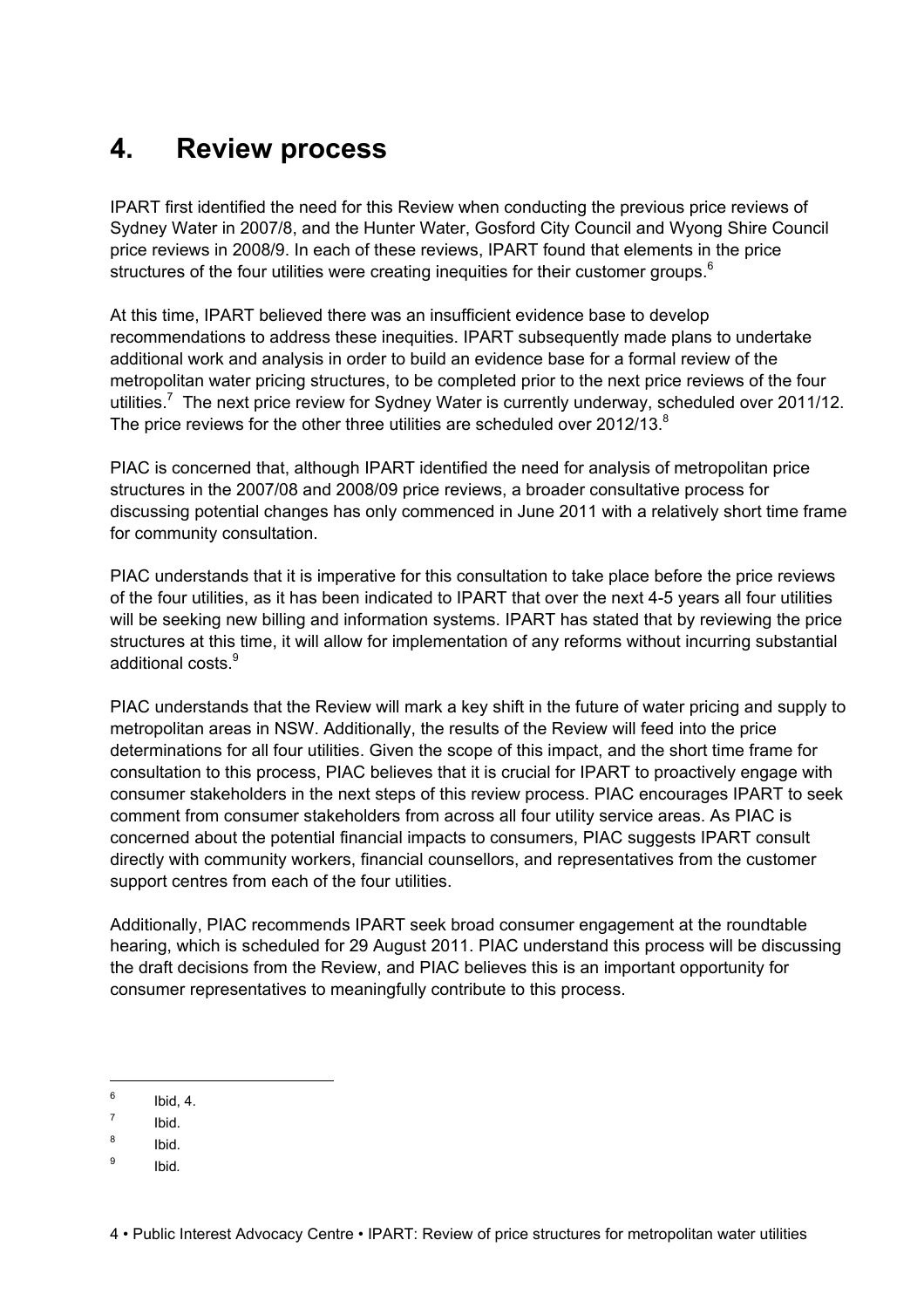#### *Recommendation*

*PIAC recommends that IPART proactively seek comment from consumer stakeholders in the remainder of the Review by engaging consumer representatives in further discussions. Additionally, PIAC recommends IPART seek broad consumer engagement in the public roundtable hearing for the proposed changes, scheduled for 29 August 2011.*

## **5. Consumer impacts**

#### **5.1 Price increases**

Underpinning this Review is the recognition that there are inequities in the water and sewerage charges levied for residents in multi-premise dwellings when compared to residents in freestanding homes.

As noted above, as part of the Review's discussion, IPART has developed and analysed four options for amending the price structures:

- 1. Do nothing and leave price structures as they are;
- 2. Charge all residential premises a common service charge;
- 3. Adjust the residential meter size and then charge all properties based on water meter size; or
- 4. Charge multi-premise dwellings a fixed percentage of the service charge for houses.<sup>14</sup>

PIAC offers in-principle support for the Review's pursuit of equity across NSW metropolitan water pricing structures. However, PIAC has concerns that addressing these inconsistencies could result in broadening the gap in affordability, at a time when many low-income and vulnerable households are already relying on financial assistance to manage household budgets.

Although the Review acknowledges that the full cost projections for each option cannot be accurately estimated at this point in time, it is understood that any changes that function to reduce cross subsidisation from one group to another inevitably result in an increase in costs for some consumers. For example, IPART has indicated that in adopting the proposed second option of charging all residential premises a single common service charge across the four utilities, the following price changes have been forecast:

*Sydney Water:* Average water bills for houses would fall by 5.1%, from \$547.61 to \$520.81. Average water bills for multi-premise dwellings would rise by 11.3%, from \$392.21 to \$436.66. *Hunter Water:* Average water bills for houses would fall by 0.8%, from \$422.23 to \$418.91. Average water bills for multi-premise dwellings would rise by 4.8%, from \$327.36 to \$342.96. *Gosford and Wyong Councils:* No change to prices.<sup>15</sup>

 $14$  Ibid.

 $15$  Ibid, 21.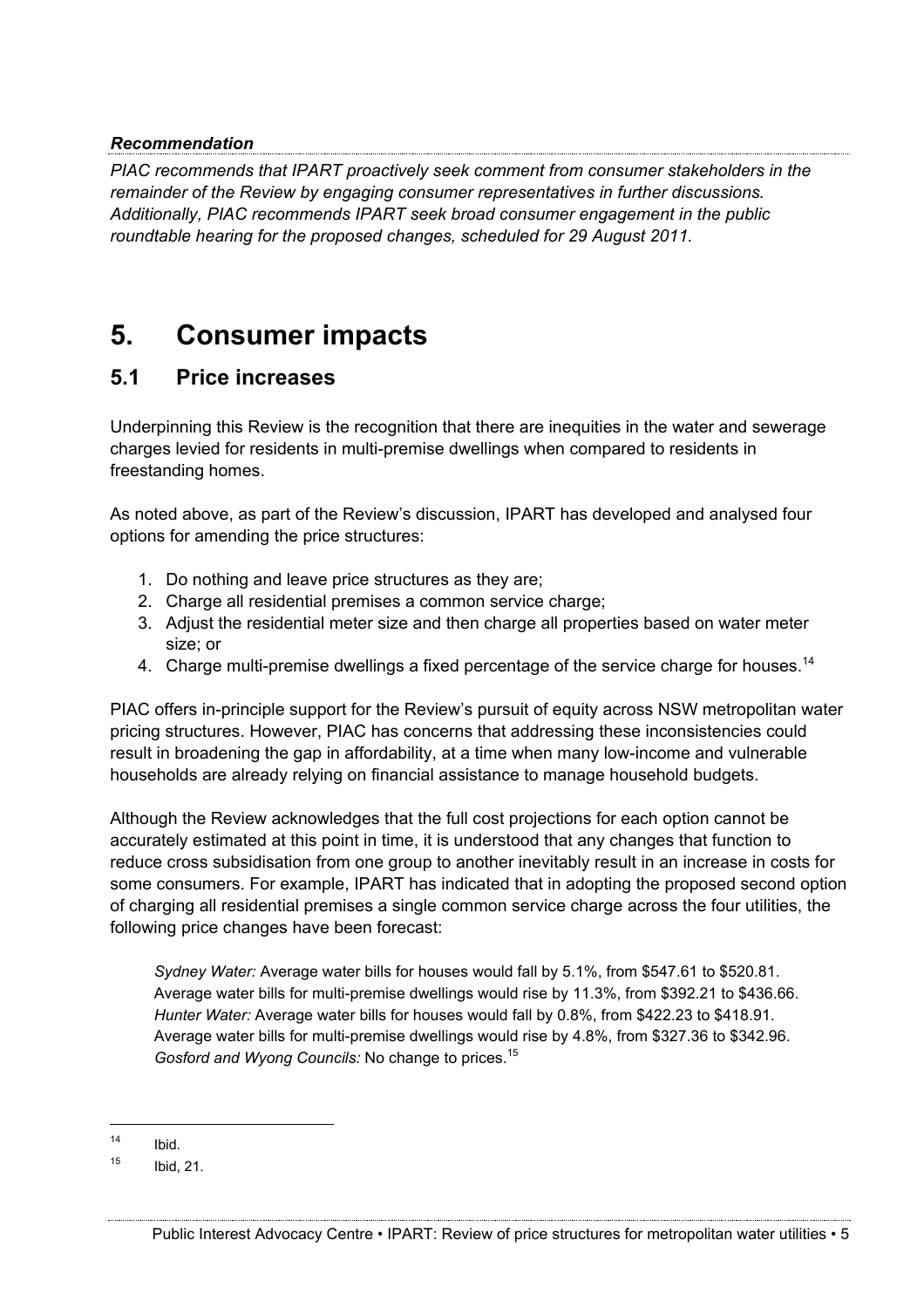Although these projected changes result from an attempt to address the current charging inconsistencies so as better to reflect a user pays system for all consumers in the long term, a rise of 11.3% for a low-income household in the Sydney Water jurisdiction would be difficult to absorb in the short term.

It is also important to note that any service charge rises will be added on to the changes in overall water charges IPART will be determining over the next two years. As a benchmark, in IPART's most recent determinations of water prices for each of the four metropolitan water utilities, the annual bill of a typical residential household using 200 kilolitres of water was forecast to increase by:

- 32.6% for Sydney Water residents, over the period between 2007/8 20011/12;<sup>16</sup>
- 30.7% for Hunter water residents, over the period between 2009/10 20012/13;<sup>17</sup>
- 15.1% for Gosford City Council residents, over the period between 2009/10 20012/13; and $18$
- 20.7% for Wyong Shire Council residents, over the period between 2009/10 20012/13.<sup>19</sup>

The Review also acknowledges that the implementation of any of the four options will also result in some transitional administration costs from the utility. These costs will be attributed to changes in billing systems and retailer administration, and it is expected that these costs will also be passed through to households.

PIAC understands that IPART intends to roll out any changes to the price structures over a 4-8 year period in an effort to smooth transitional impacts. However, PIAC has concerns that these changes to price structures for metropolitan water utilities will cause increases to water bills for some households, at a time when NSW consumers will face other increases to water prices, as well as managing overall increases in household expenditure. From 1 July 2011, households across NSW have experienced an increase to the regulated retail prices for electricity, which IPART has forecast will see prices of annual electricity bills rise by approximately \$216, \$230 and \$316 for customers in Integral, Energy Australia and Country Energy supply areas respectively.<sup>22</sup>

Given the potential impacts, PIAC recommends that IPART conduct a thorough cost-benefit analysis of the considered amendments, particularly reviewing the potential short-term financial impacts for low-income households in NSW, before a decision is reached on a future course of action.

 <sup>16</sup> IPART, *NSW Water Fact Sheet 4: Review of Prices for Sydney Water Corporation's water, sewerage and stormwater services* (2008).

<sup>17</sup> IPART, *Fact Sheet: Prices for the Hunter Water Corporation* (2009).

<sup>18</sup> IPART, *Fact Sheet: Prices for Water Supply, Wastewater and Stormwater Services for Gosford City Council and Wyong Shire Council* (2009).

 $19$  Ibid.

<sup>22</sup> Independent Pricing and Regulatory Tribunal, *Changes in regulated electricity retail prices from 1 July 2011: Final Report* (2011) 4.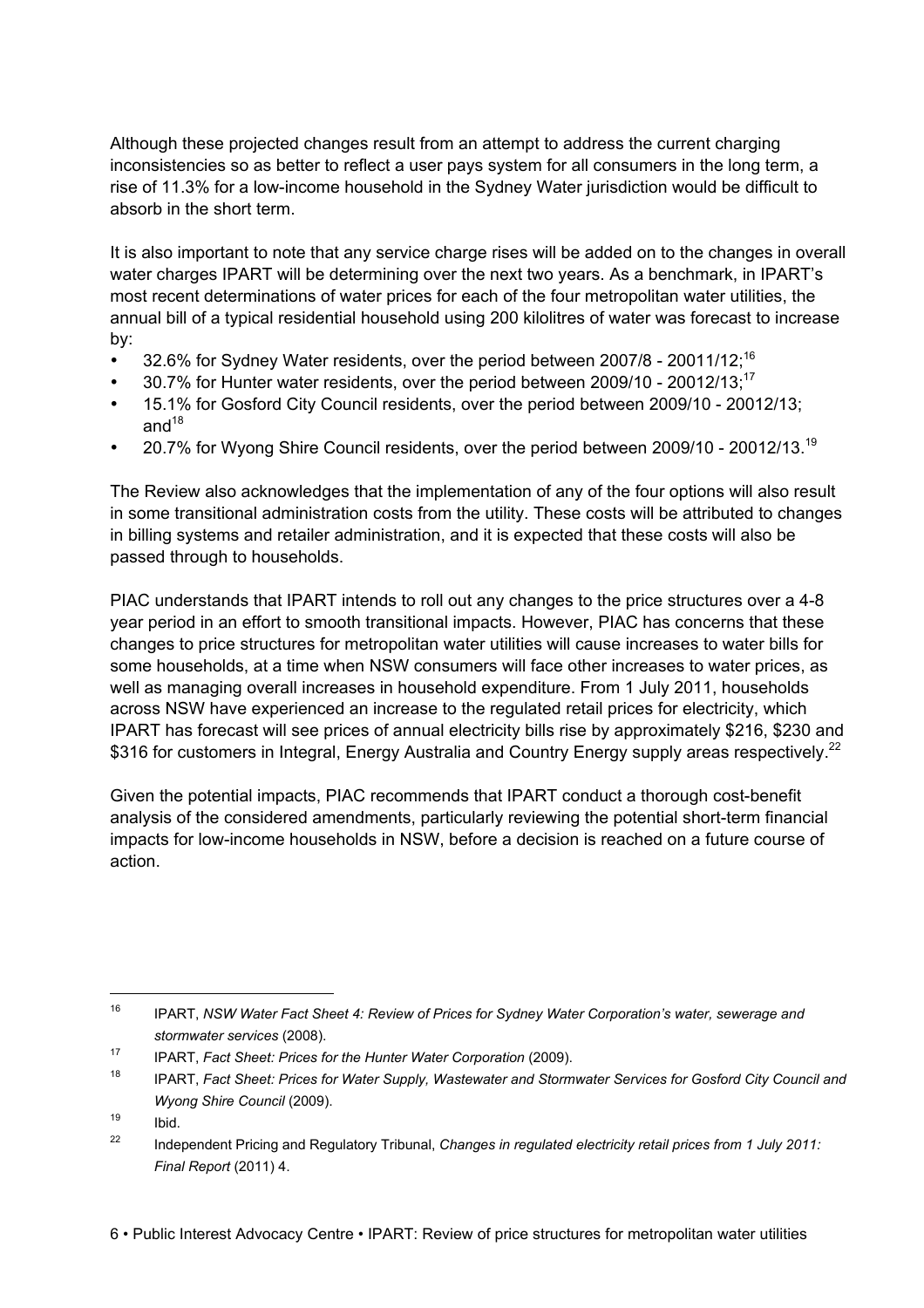#### **5.1.1 Economic justification for overall equity**

Although PIAC has offered in-principle support to the Review's pursuit of equity for NSW water consumers, PIAC is concerned that amending the existing price structures may not necessarily be consistent with the promotion of equity for water services for NSW consumers, particularly for consumers in multi-premise dwellings accessing a common meter.

It was noted in IPART's recent research report following the 2010 household survey on *Residential energy and water use in Sydney, the Blue Mountains and Illawarra,* that multi-premise dwellings were excluded from the analysis of the relationship between water consumption and dwelling type, as 'most consumption in these dwellings was bulk metered'.<sup>23</sup>

Given the lack of analysis on consumption patterns for multi-premise dwellings in IPART's most recent household survey report, PIAC is concerned that there may not be adequate justification to support some of the considered amendments in the Review. This is particularly of concern for the proposed changes to increase service charges for multi-premise dwelling households accessing common meters. PIAC contends that these residences may have lesser service requirements, as they are bulk metered, and it may be more equitable for these households to continue paying the lesser service charges under the existing arrangements.

PIAC recommends that, as part of the cost-benefit analysis, a full review of the merits of the existing pricing structures is undertaken. PIAC is concerned that in simplifying the price structures, aiming for more uniform application, IPART may be overlooking some existing equities in the current system.

PIAC would also like to request that any additional information IPART may already have on demographics and consumption behaviours of residents in multi-premise dwellings be made publicly available. This information would be beneficial in informing stakeholders on the impacts of the proposed changes in the context of current service delivery needs.

#### **5.1.2 Rental properties in multi premise dwellings**

As it currently stands, landlords in NSW are responsible for paying all service charges for water and sewerage issued by the local water supply authority; however, they are able to require tenants to pay usage charges. $24$ 

In a recent submission by the Tenant's Union of NSW to the Productivity Commission's *Public inquiry into Australia's Urban Water Sector*, it was noted that in circumstances when landlords

 <sup>23</sup> IPART, *Residential energy and water use in Sydney, the Blue Mountains and Illawarra: Results from the 2010 household survey* (2010) 94.

<sup>24</sup> NSW Department of Fair Trading, *Passing on water charges*, 10 June 2011, NSW Government. <http://www.fairtrading.nsw.gov.au/Tenants\_and\_home\_owners/Being\_a\_landlord/During\_a\_tenancy/Passing on\_water\_charges.html>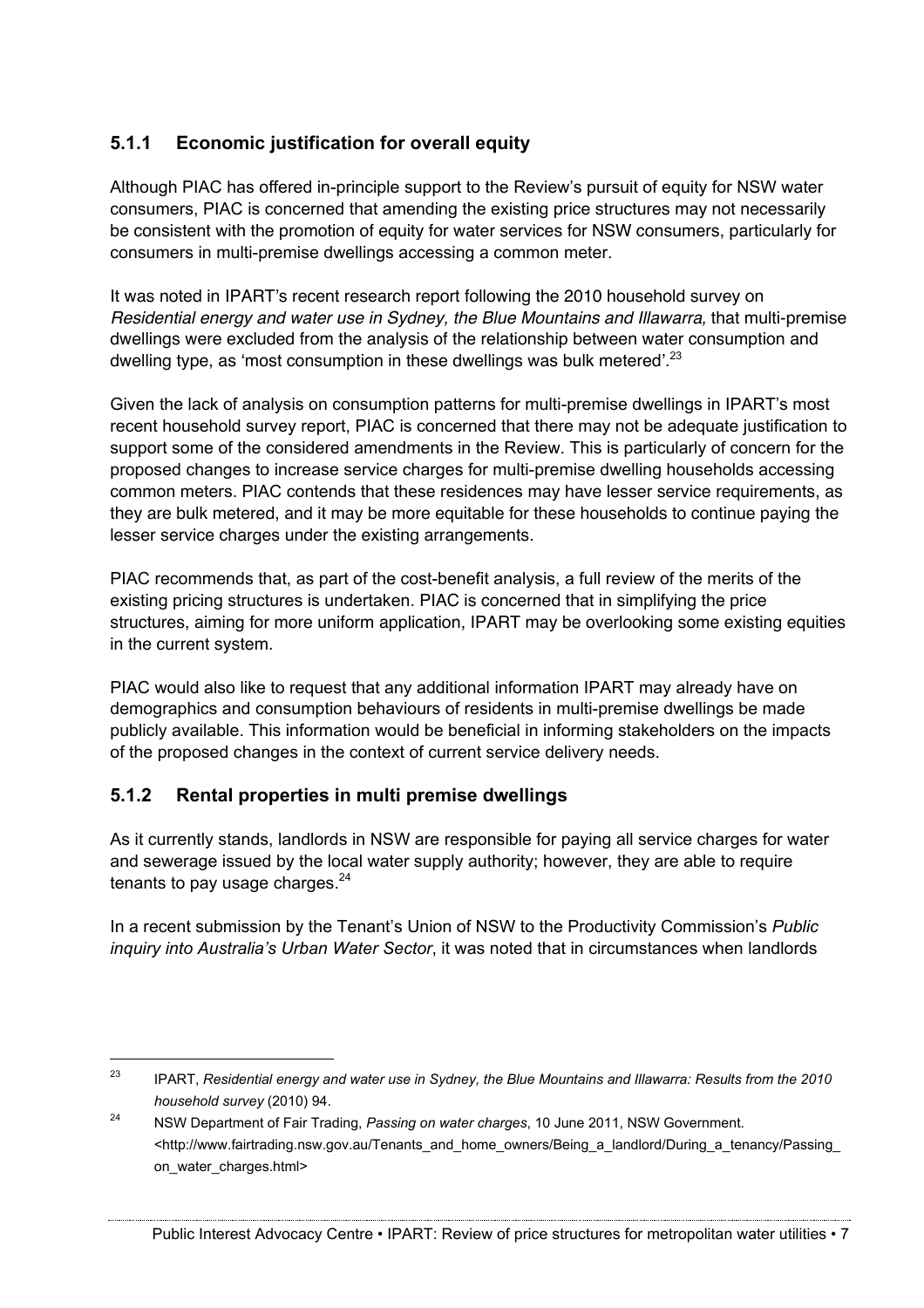were unable to pass on water service charges directly to their tenants, charges are passed on indirectly through increases to rental charges.<sup>25</sup>

As the Review has acknowledged, the recommendations proposed for changes to price structures for NSW metropolitan water utilities will result in increases in service fees, particularly for owners of homes in multi-premise dwellings. With this predicted increase in charges, PIAC is concerned that these costs might be indirectly passed through to the tenants occupying the homes. PIAC recommends the Review consider this implication when analysing the costs and benefits of the proposed changes.

#### **5.1.3 Water usage**

In levelling out the charging structure for all households in the NSW metropolitan area, residents in multi-premise dwellings with common meters will see their service charges rise, as they are currently paying 40-50% of the charges paid by individually metered homes.

This will mean home owners in multi-premise dwellings will have an increase in their water service charge. However, as they access a common meter they will not be able to offset the rise in their bill by reducing their consumption. Usage charges for multi-premise dwellings with common meters are divided based on a total consumption amount for the billing. This means an individual homeowner is unable to offset the increase to the service charge by reducing their consumption.

PIAC believes it is important to consider this impact when considering changes to the service charges, as not all households will be able to absorb additional costs as well as others. PIAC recommends this be taken into account when considering the costs and benefits of the proposed changes.

## *Recommendation*

*PIAC recommends that IPART takes a consumer impact approach in measuring costs and benefits of each the proposed options, particularly measuring the short-term impacts of financial stress that may be incurred with water service charge increases.*

### **5.2 Consumer protection**

In order to achieve equitable delivery of water services to all NSW metropolitan consumers, PIAC believes there must be equitable and consistent provision of financial assistance for all households serviced by all four utilities.

#### **5.2.1 Financial assistance**

PIAC understands that customers with Hunter Water and Sydney Water are currently able to access assistance through their retailers in times of financial hardship. Sydney Water and Hunter

 <sup>25</sup> Tenants Union of NSW, Submission to Australian Productivity Commission, *Public inquiry into Australia's Urban Water Sector*, 20 May 2011, 1.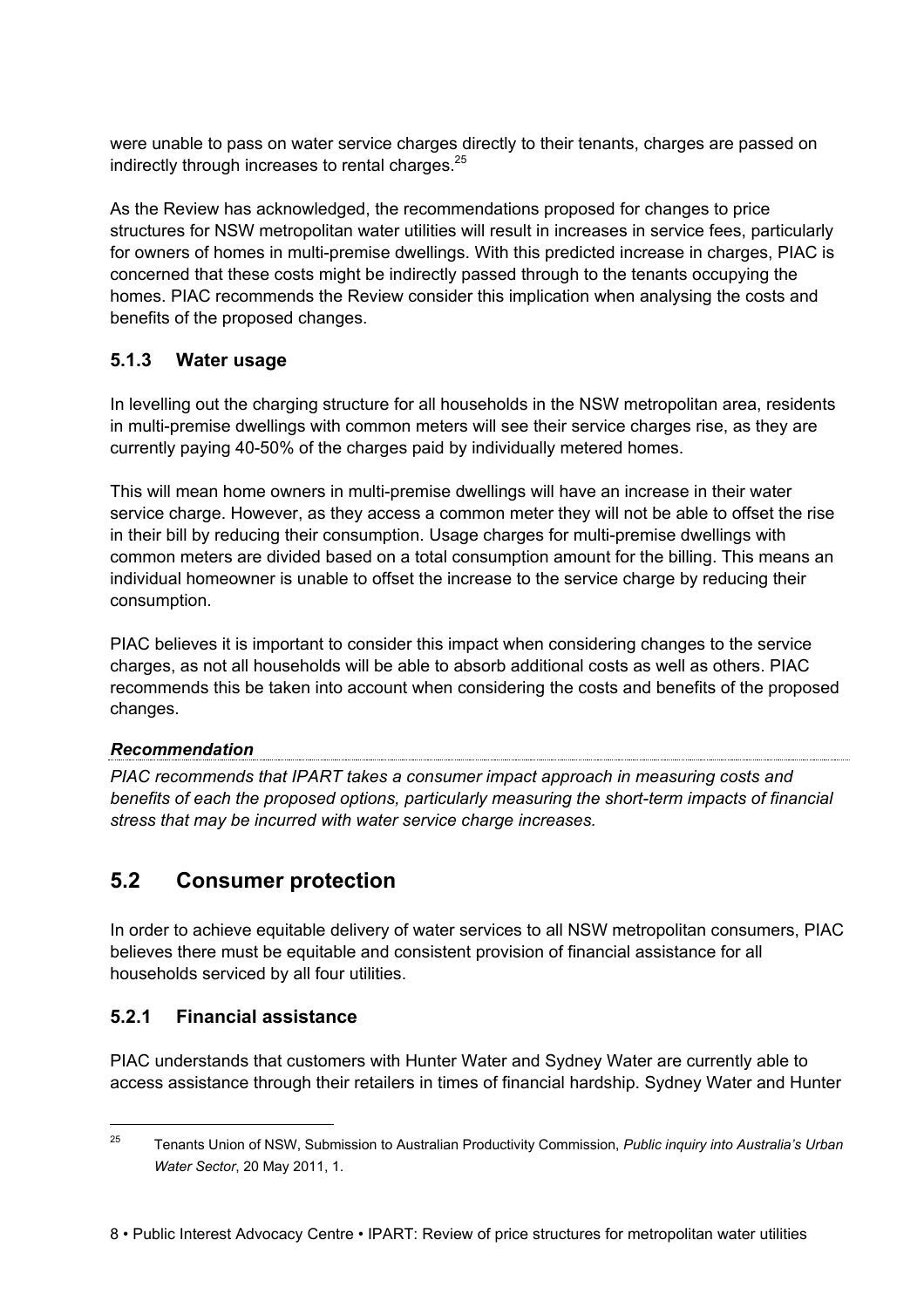Water customers are able to seek assistance through the Payment Assistance Scheme (PAS), and are also able to make bill payments through Centrepay. However, customers with Gosford City Council and Wyong Shire Council are not able to access the same assistance through their retailers. Although they are able to organise payment plans, the PAS and Centrepay arrangements available to Sydney Water and Hunter Water customers are not available to them.

PIAC believes these financial assistance programs are crucial in ensuring uninterrupted access to water as an essential service for households experiencing financial hardship. In the case of Sydney Water, there is evidence to suggest that these programs are being increasingly used by customers experiencing payment difficulties. During January-March 2011, the number of customers seeking payment arrangements or extensions increased compared to the corresponding period last year. Defaults on payment arrangements, and extensions, also increased, as did residential flow restrictions.<sup>26</sup>

PIAC's research on experiences in utility disconnections, *Cut Off II,* found that a greater proportion of the 'working poor' in NSW were facing flow restriction. It was reported that this was typically due to lack of awareness of the support available to them, as well as ineligibility by some customers for the types of support available. $27$ 

PIAC believes that in reviewing the equity of charges for service provision of water by the four metropolitan utilities, IPART also must review the inconsistencies in customer assistance available to households serviced by each of these retailers. Water is an essential service, and no consumer should be flow restricted or have disrupted service from accessing water because of an inability to pay. In order to ensure equitable access to water services for all NSW households, each service provider must provide consistent and equitable access to financial hardship schemes.

*Recommendation PIAC recommends that IPART look into bringing each of the four utilities' financial hardship arrangements in line with Sydney Water and Hunter Water to ensure equitable access to customer assistance for all NSW metropolitan households.*

#### **5.2.2 Retirement villages and relocatable home parks**

PIAC strongly supports the NSW Government's current review of the rebate concession schemes for tenants and consumers who live in retirement villages and relocatable home parks.

Presently, most residents in retirement villages and relocatable home parks are not eligible for pensioner water rebates, as they are not registered as the account holders with the retailer. Residents in retirement villages typically hold their utility account privately with the village or park owner, and have charges levied by them. This inequity in access to pensioner rebates is an oversight in the policy structure, which has led to many low-income consumers being unable to obtain the assistance they require to ensure undisrupted access to from essential services.

 <sup>26</sup> Sydney Water Customer Council, *Payment Assistance Program Implementation Summary,* 20 July 2011, Sydney Water.

<sup>27</sup> Connell J., Hill W., (2009) *Cut Off II: The Experience of Utility Disconnections*, report prepared by Urbis for the Public Interest Advocacy Centre, Sydney, iii.